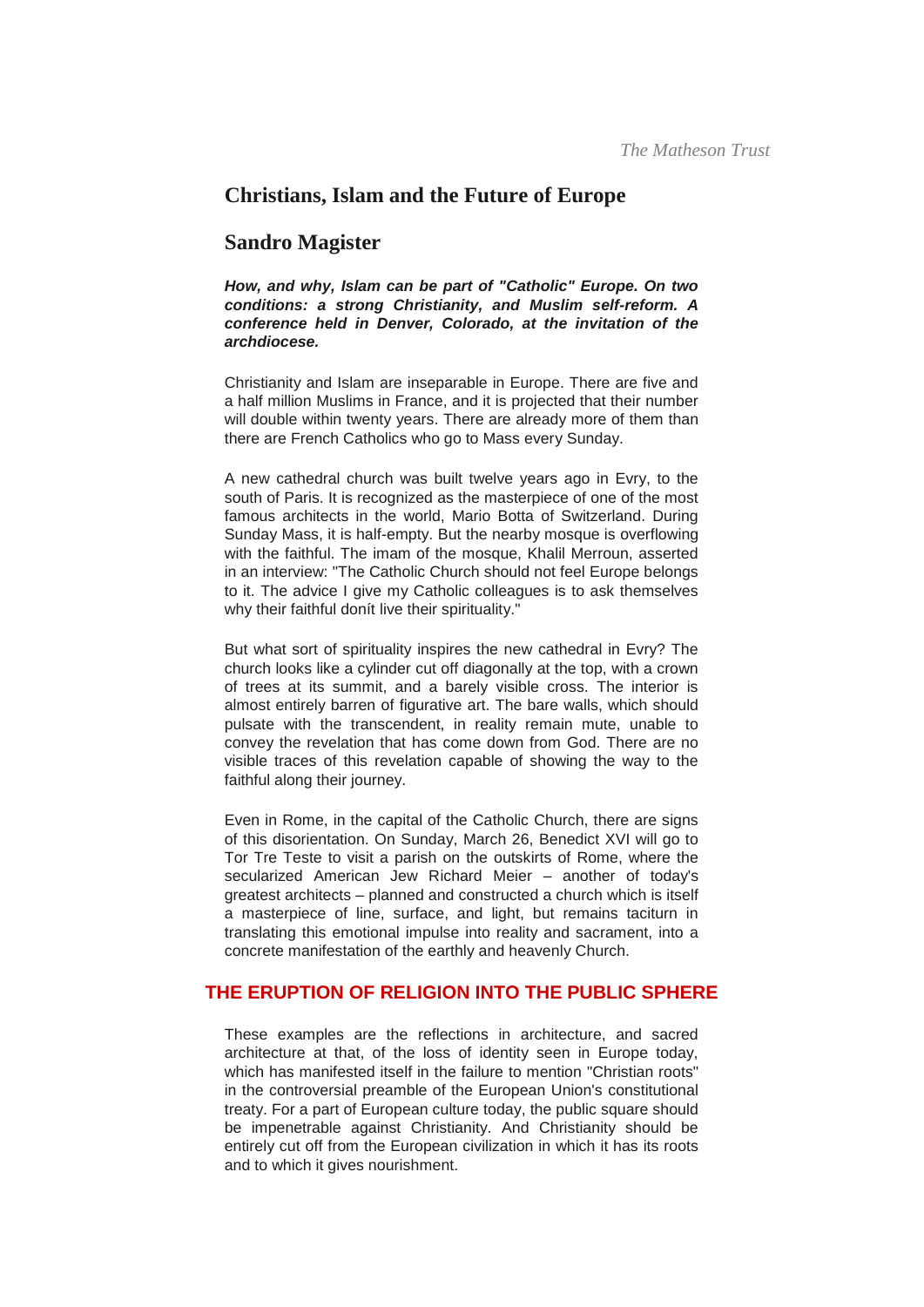But exactly the opposite is happening today in the world, and also in Europe: everywhere there is an impetuous return of religion to the public square.

Here "religion" means: the Catholic Church, reinvigorated by the political charisma of pope Karol Wojtyla and by the theological guidance of Benedict XVI; the Protestant Churches of the American evangelical strain; the Orthodox Churches, with their Byzantine model of conjunction of throne and altar. Then there is Judaism, interwoven with the extremely concrete destiny of Israel, a people, a land, and a state. Then there is Islam, in which faith, politics, and sacred law tend to blend into one, and in which, wherever voting is conducted today, the consensus goes to parties that are strongly inspired by Koranic law: the most recent and overwhelming case being that of Palestine.

Everyone can see the failure of the prophecy of the privatization of religion. But many lack the clarity of thought and the courage to recognize it and act accordingly.

The Muslims are asked to accept the ground rules of democracy. But the process must also work in reverse: Islam, like all the other religions, must be permitted to put its principles of faith into effect in the civil order – as long as these are compatible with the charter of principles that neither Islam nor the West may reject, the charter valid for all, principles "conveyed to us unmistakably by the quiet but clear voice of conscience" (words of Benedict XVI to the Muslims, in Cologne).

The case of Iraq is an exemplary one. What fell with Saddam Hussein was not an imaginary "secular" state purified of fundamentalist beliefs, but an atheistic system crudely copied from European models of a Nazi stamp, which asserted itself through the bloody repression of Shiite Islam and the Kurds. And in contrast, the new Iraqi state, whose constitution has been approved, will be genuinely secular only if its political configuration permits and reflects the full expression of the Islamic religion on the public scene, in respect for the plurality of faiths and for the different traditions.

The existence of political configurations with religious characteristics does not belong to the past alone, but is the present and future of societies worldwide.

The American model of the democratic public sphere and of a widespread religious presence is not the only one from which inspiration may be drawn.

In Europe, there is the Italian model of equilibrium between the secular state and the Catholic Church, with a mutually recognized agreement (called *concordato*) between the two sovereign powers, which is completed by agreements with each of the other religions.

It is natural that countries under Muslim rule should develop their own appropriate models of the interweaving of politics and religion.

#### **"DUAE CIVITATES"**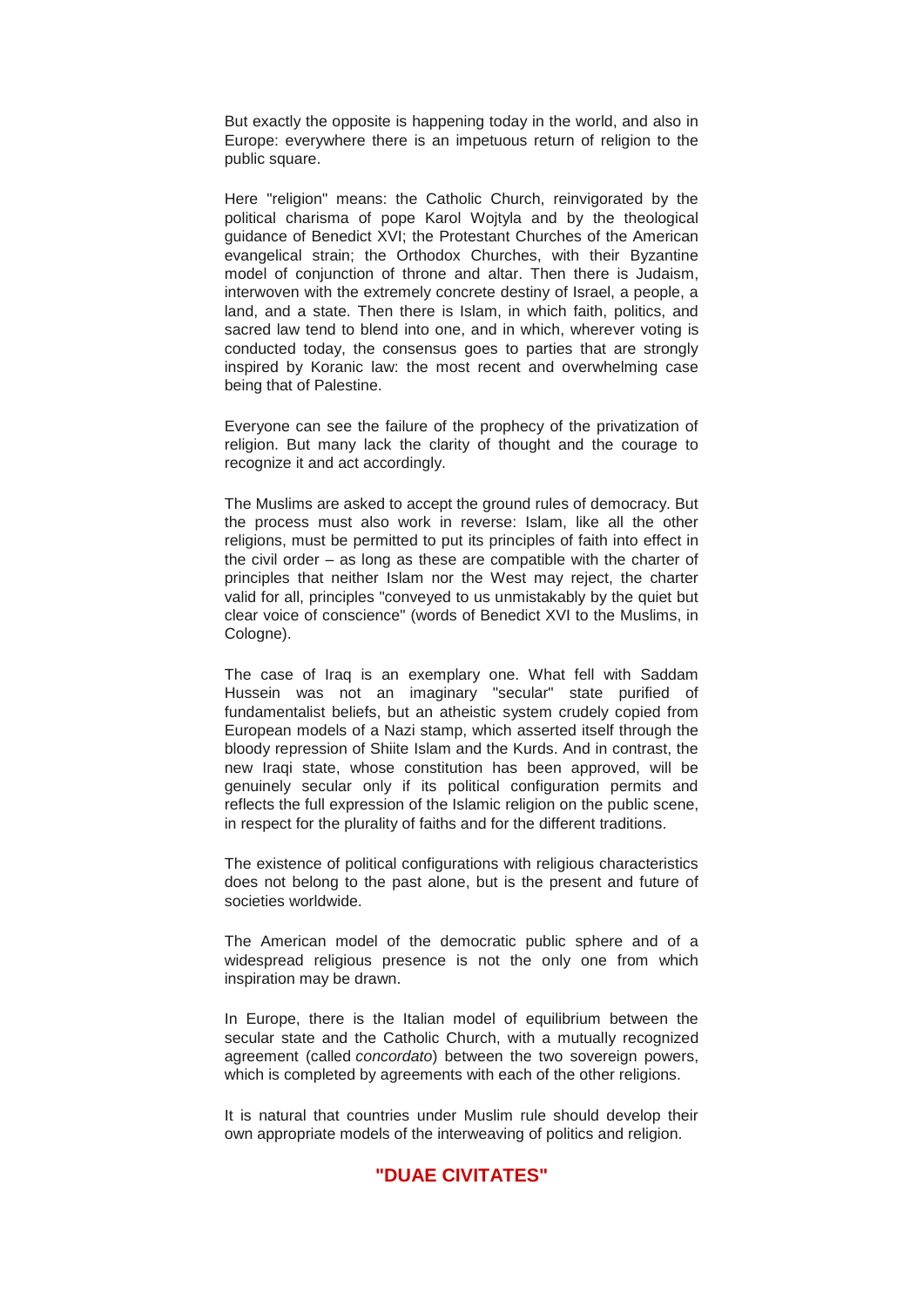The connection between the two forms of citizenship – profane and sacred, earthly and heavenly – is an essential characteristic not only of the Church and of Christians, and not even of the West alone, where this characteristic was born beginning with Plato and Aristotle.

These two Greek philosophers were the first to open the order of society to a higher, transcendent order, thereby un-divinizing the "powers of this world" and freeing man from his slavery in their regard.

In Christianity, the great theoretician of the twofold earthly and heavenly citizenship was Saint Augustine, in his masterpiece "*The City of God*," written shortly after the invasion of Rome by the "barbarians" in 410, a shock that might be compared to the one we received on September 11, 2001.

Augustine's theory – which is profoundly biblical – left a huge imprint on Christian culture and history. But it was not only studied in books. It also speaks through architecture, works of art, and churches.

As I have recalled, there are today churches that reflect the loss of Christian roots in their structure. But so are there countless churches, built century after century in the Christian world, which give visible witness to the interweaving of the heavenly and earthly *duae civitates*, two cities.

An emblematic instance of this is the cathedral of Monreale in Sicily, erected in the twelfth century by the Norman kings who a few decades earlier had liberated the island from Muslim domination.

Its dimensions are grandiose, comparable to those of Saint Peter's Basilica in Rome. But, above all, its interior walls are covered with gold-enameled mosaics with a total surface area of six thousand, three hundred and forty square meters. Along the walls there are scenes from the Old and New Testaments Above the royal throne, at the top of the nave, there is an image of Christ crowning the Norman king William the Second. Above the bishop's throne, which is across from the royal throne, there is an image of William the Second offering the new cathedral to Mary. And in the apse there is a colossal Christ extending a blessing with his right hand, and holding in his left the book of the Gospels opened on the words, in Latin and Greek, "I am the light of the world; he who follows me will not walk in darkness." The Christ in the apse is the Risen One, the*Pantokrator*, he who rules over all, and who surrounds with his light, with his gaze, with his power the Christian people that walks upon this earth, and gathers in the church to celebrate the sacred liturgies.

The cathedral of Monreale is the epiphany, the visible manifestation of the *Civitas Dei*: the city of God which unites within itself, under the absolute reign of Christ, both the heavenly city of angels and saints, which is represented in the mosaics, and the earthly city of men in pilgrimage upon the earth, in which the Christian faithful mingle with those still awaiting the proclamation of the Gospel, and with all those who reject God to the point of creating the antithesis of his city, the *civitas diaboli*, the city of the devil.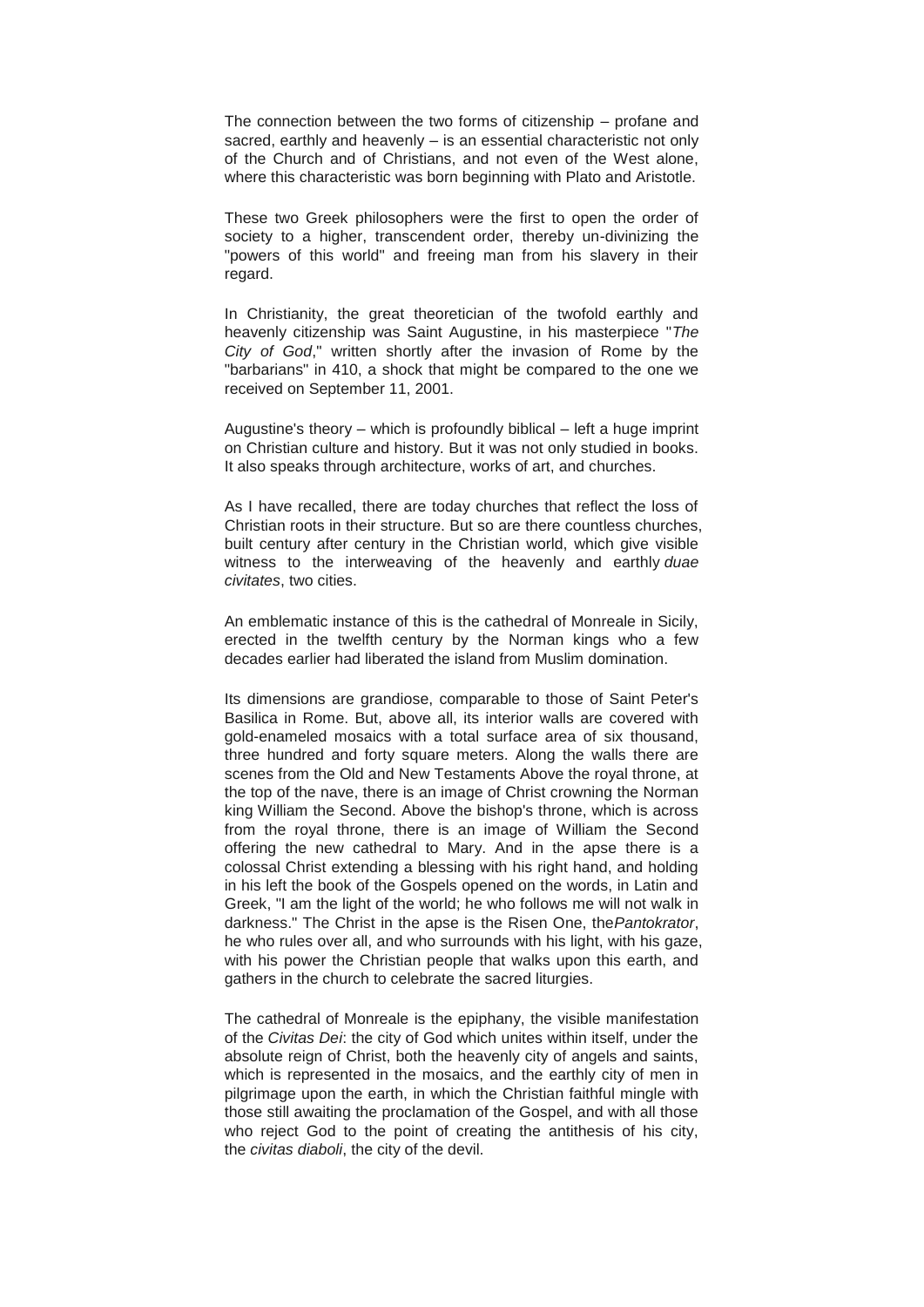Like the city of God, also the Church is heavenly and earthly at the same time, and its earthly component will be mingled with the city of all the men until the Last Judgment. And so, the interweaving of politics and religion finds its paradigm in these two cities.

It is a paradigm that can be applied not only to the Christian and Western world, but also to the Islamic world, to catch what is similar or different in Christianity and Islam.

What distinguishes Islam is that it has at its center the sacred battle of its faithful, not only on behalf of the one God and against idolatry, but also for the assertion of the*umma*, the worldwide Muslim community, against the city of devil identified with the non-Muslims.

Into the continual interpenetration of the heavenly and the earthly that characterizes the city of God in the Christian conception, Islam introduces points of rupture.

From the time that Mohammed broke away from the Jewish community in Medina, Islam has thought of itself as a community in perpetual exodus upon this earth, journeying toward a destination that is utterly beyond earthly history.

Islam is essentially prophetic, always in a battle march towards a world that is beyond, while Christianity is, instead, prophetic, priestly, and kingly, and the cosmic Christ as*Pantokrator* is the same one who offers himself, here and now, in the "daily bread" of his body and blood in the Eucharist.

For Islam, Mohammed is "the prophet," the last and greatest of all the prophets, and his prophecy is always in act; while for Christianity, the age of prophecy ended when the Son of God "came down from heaven" in the man Jesus.

For Christians, the city of God is already present in history, although, being mingled with history, it has not yet been revealed in its fullness; while for the Muslims the only manifestation of God that has entered history is his uncreated, eternal, immutable word – the Koran.

Does this mean that, in an Europe now more or less consciously Christian, there is no room for Islam? The answer is no, there is room for Islam.

This is above all because, in spite of differences and conflicts, Islam has always been part of Europe, and is one of its constitutive elements.

You find it in the Moorish arches on the exterior of the apse of the cathedral of Monreale. You find it in its cloister, the center of its fountain displaying an Arab-style column shaped like a palm tree. The great Muslim mosque of Cordoba, begun in the eighth century in Spain, is likewise a forest of Roman columns, and is adorned with mosaics in the pure Byzantine style. The entire medieval world of the Mediterranean, both Christian and Muslim, had as its common source the heritage of ancient Rome.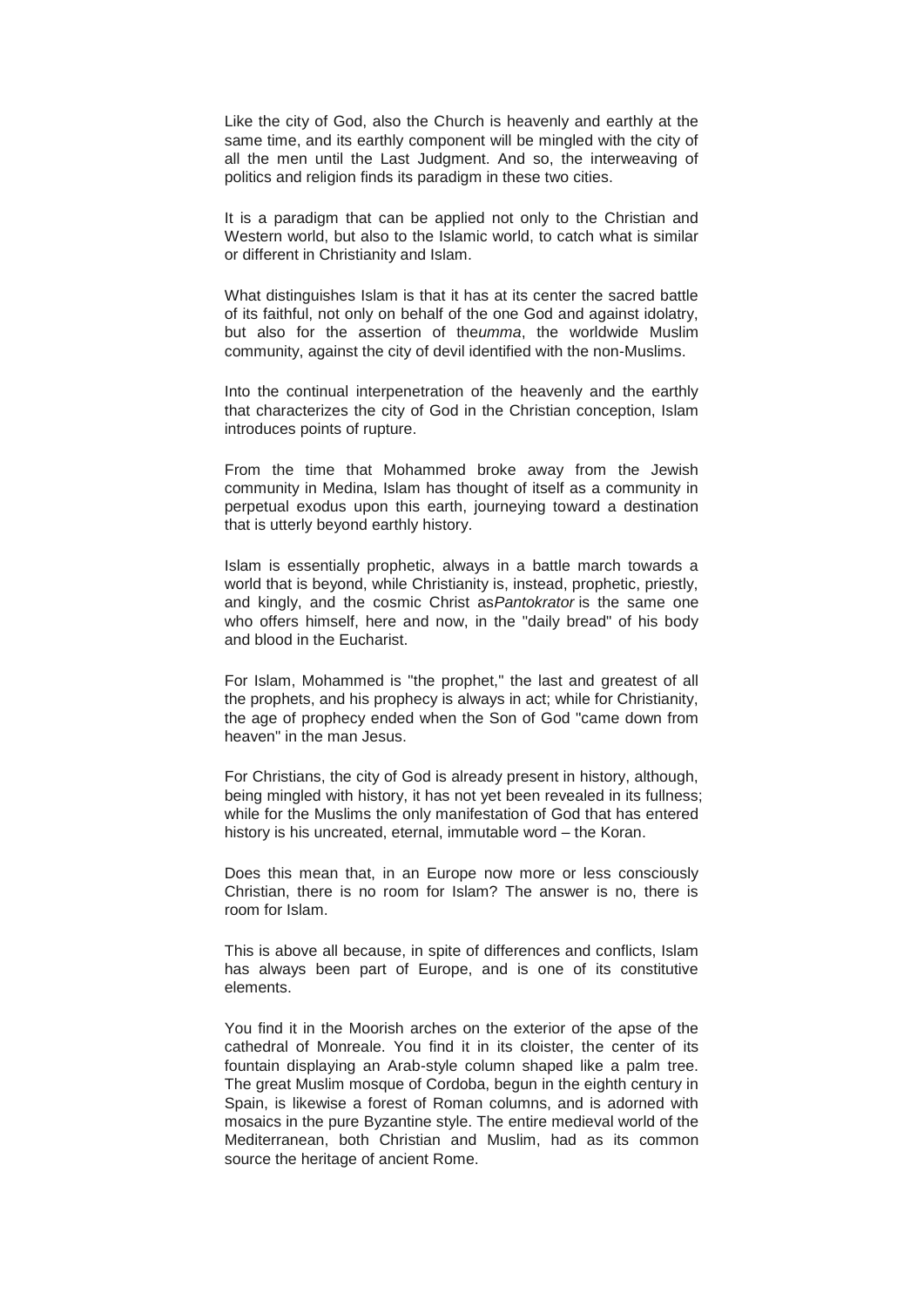### **A GLOBAL EUROPE**

As a civilization, Europe has much wider boundaries than those we imagine today, when we make these coincide with the political boundaries of the European Union.

The Europe first spoken of by the historian Herodotus in the fifth century before Christ was initially identified with Greece. But the undertaking of Alexander the Great widened its area immensely, all the way to central Asia and India. This is where the Hellenistic *koinè* was born, with Greek as its common tongue. And Rome extended its empire throughout this region, which included both shores of the Mediterranean, the valley of the Nile, stretching east all the way to the kingdom of the Parthians, and north to the Danube, the Rhine, and Britain.

The culture that generated European civilization was the Greco-Roman culture, which later became Greco-Roman-Christian.

In the West, after the barbarian invasions, it was reborn with its focal point moved farther to the north, as the Carolingian empire, which continued to call itself "holy" and "Roman."

In the East, it maintained its center in the "Second Rome," Constantinople, and continued as the Roman-Christian Byzantine Empire, with an intimate marriage of religion and politics that continues until today.

It was from these two Romes not yet divided by schism – sent by both the patriarch of Constantinople and the pope – that Cyril and Methodius set off in the ninth century in order to spread Christianity through the Slavic northeastern portion of Europe: this underwent a new powerful geographic expansion, but retained the closest of ties with its place of origin, as shown by the name of "The Third Rome" that Moscow would give itself in the sixteenth century.

It was within this civilization, and not necessarily in opposition to it, that Islam was born and expanded beginning in the seventh century, gradually conquering the southern shore of the Mediterranean and the Sicily, penetrating Spain, and contending the area of the Roman-Christian Byzantine empire in the East.

The rupture in commercial and cultural ties that intervened for a while between the northern and southern shores of the Mediterranean – identified by later historiography as a rift between Mohammed and Charlemagne – does not change the fact that both sides of these civilizations, Christian and Muslim, continued as the inheritors and interpreters of the same Greco-Roman-Christian heritage, which was germanicized, or slavicized, in the first case, and islamicized in the second. Islam, as found in history, is unthinkable without the structure, institutions, and cultural features of the Greco-Roman-Christian "commonwealth" in which it developed.

Of course, Islam is also that which subjugated and extinguished the blossoming Churches of the Christian East and of northern Africa.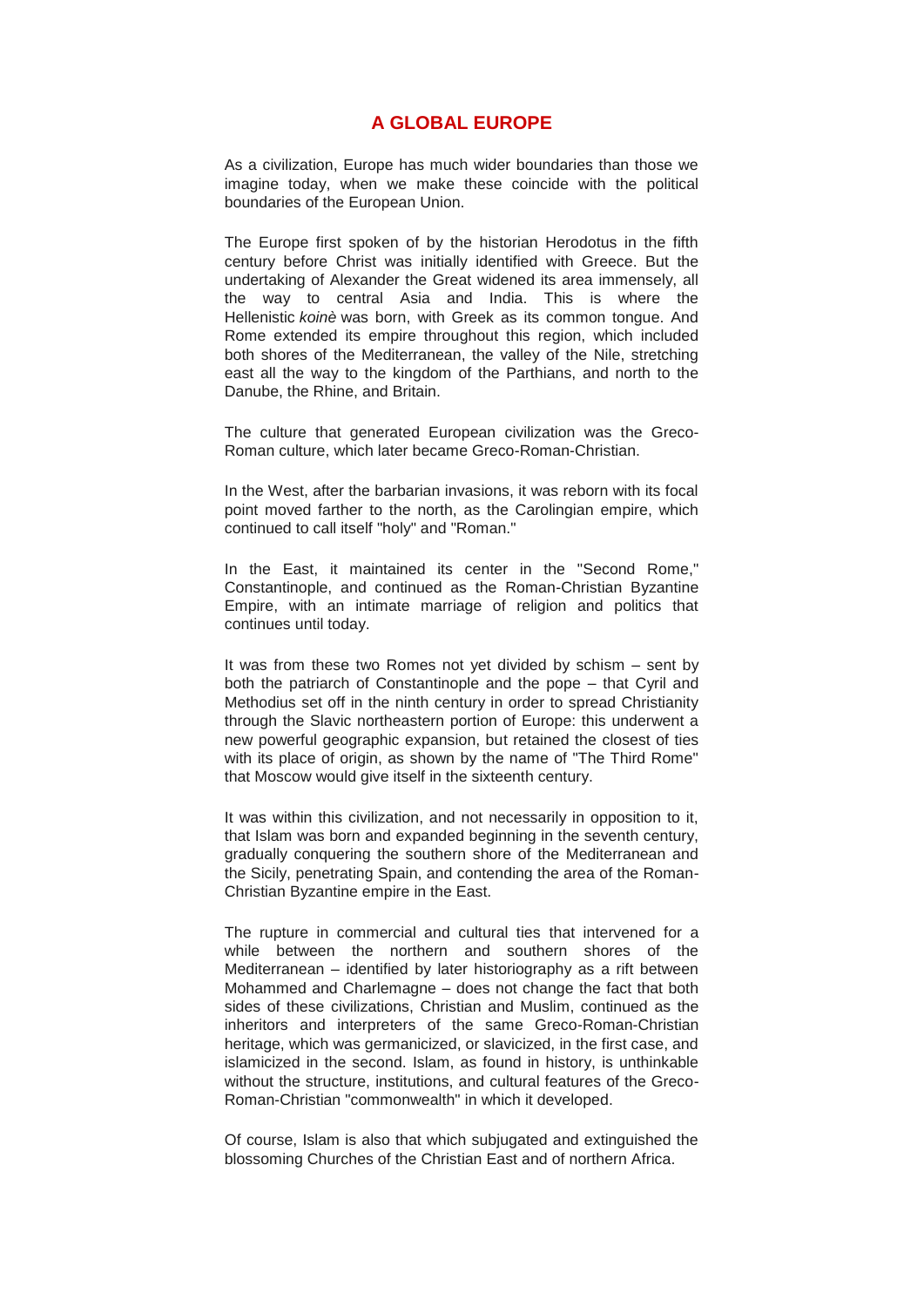It is that which extended its domain beyond the Spain, even coming to the point of assaulting and sacking the Rome of the popes, in 847.

It is that which destroyed the holy places of Jerusalem and reconquered the land of Jesus which had been temporarily lost with the Crusades.

It is that which brought Constantinople to its knees in 1453, and more than a century later was defeated and beaten back at Lepanto, and yet did not retreat, but instead, another century later, put Vienna to the siege.

But in the meantime, Europe was ravaged by bloody wars among its own Christian members with Islam as the ally of first one and then another kingdom. For many centuries, Islam was treated as a legitimate power within the concert of nations and European public law.

It was only much later, in the nineteenth century, when the Ottoman Empire was in full decline, that the European culture of Enlightenment origin drew a boundary between a civilized Europe and a despotic, backward Europe, including within this "inferior" Europe, together with Islam, the Roman Catholic Church as well.

The same period, from the nineteenth century forward, saw also the birth of the myth of a bygone golden age, an age of peaceful multicultural dialogue between Islam and the Judaeo-Christian world, an age said to have taken place now in Sicily, now in Spain, now in Baghdad.

In reality, much of this is legend. Even in Andalusia when it was ruled by the Almoads, which is so frequently remembered and praised, Jews and Christians were second-class citizens and were systematically harassed, and the two great exponents of that socalled golden age – the Jew Maimonides and the Muslim Averroes, the great translator and interpreter of Aristotle – both ended their lives in exile.

#### **EUROPEAN ISLAM**

Therefore, the current temptation to exclude Turkey from Europe has understandable reasons behind it, which Joseph Ratzinger brought to light before he was elected pope.

But this push to exclude the idea that Christianity and Islam can interact on positive terms is the perverse effect of very recent developments.

It's been just a few decades, not centuries, since the Armenians in Turkey were exterminated, and the Greek Orthodox expelled.

It's been just a few decades since the Jews disappeared from the Arab countries and the Maghreb.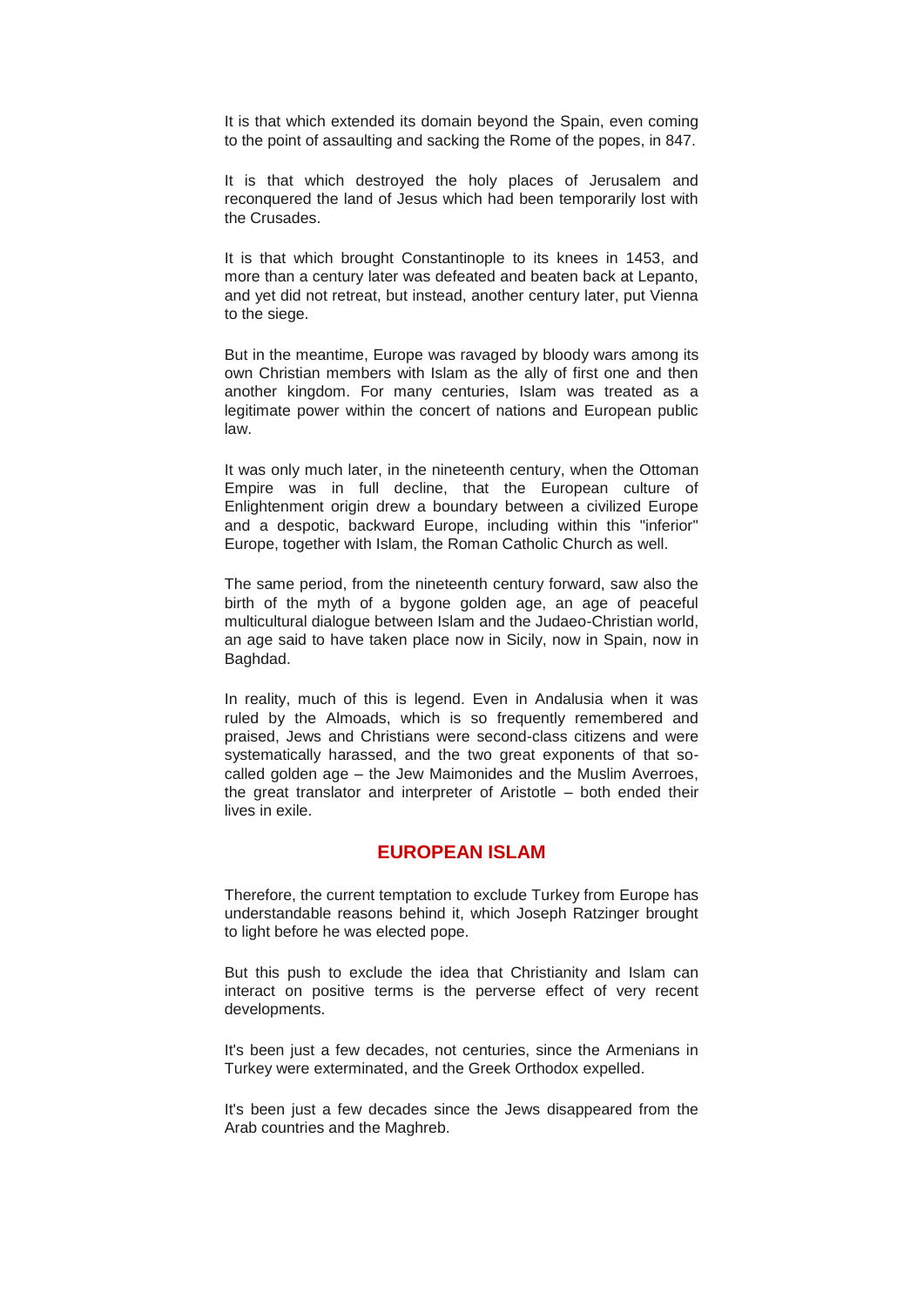It's been just a few decades since the numerous Spaniards, Italians, and Frenchmen – both Jewish and Christian – disappeared from Algeria.

It's been just a few decades that Alexandria in Egypt has been inhabited solely by Arab Muslims, and is no longer the cosmopolitan city that it had always been before, where Greeks and Italians mingled with the Egyptians.

It's been just a few decades that the Christian minorities in the Arab countries of the Middle East have been reduced even further in number, depopulated by an exodus to the West. Not to mention what happened at the end of the twentieth century in the former Yugoslavia, where the clash of civilizations theorized by Samuel Huntington was made tangible in conflicts between Catholics, Orthodox, and Muslims, with the massacre and expulsion of peoples guilty of having trespassed upon centuries-old political and religious boundaries.

Of course, there is no comfort in the fact that a radical Islamist party like Hamas won the elections last January 25 in Palestine.

But if one looks at these events in the perspective of centuries – and if one looks at the recent outbreak of religion into the public square – the alternative to Islamist radicalism cannot be the "secular" Islam dreamt of by many in the West, both intellectuals and governors.

This "secular" Islam is the pet project of authoritarian regimes with no future, like that of Syria, or of rare secularized authors and businessmen, almost all of whom have left their countries of origin and have practically no following in the Muslim world.

Historically, a "secular" Islam of great power and breadth, which also gave rise to a stable modern state, is that of the Turkey of Kemal Ataturk. But even within Turkey this "secular" form of Islam has been noticeably on the decline for a while, and the government is now held by a party that is conservative, democratic in some partial features, and openly religious.

Also in Palestine, the defeat of Fatah – the party of the late Yasser Arafat – in the recent elections marked the end of a superimposed "secular" system of power, inspired by old socialist and nationalist European models. The victory of Hamas is the affirmation of a party that has understood how to re-Islamicize society. And this affirmation was obtained through democratic procedures, by a vote.

But democracy is not merely a procedure; it is a culture, a culture made of individual liberty and of free interaction between politics and religion. And it is here that Hamas and the other neofundamentalist parties now on the rise – most of them connected to the Muslim Brotherhood, which has a great deal of influence over Islamic immigrants in Europe – find themselves in check.

They have no responses to the problem of governing diverse groups. And this is precisely what made Europe into a civilization at once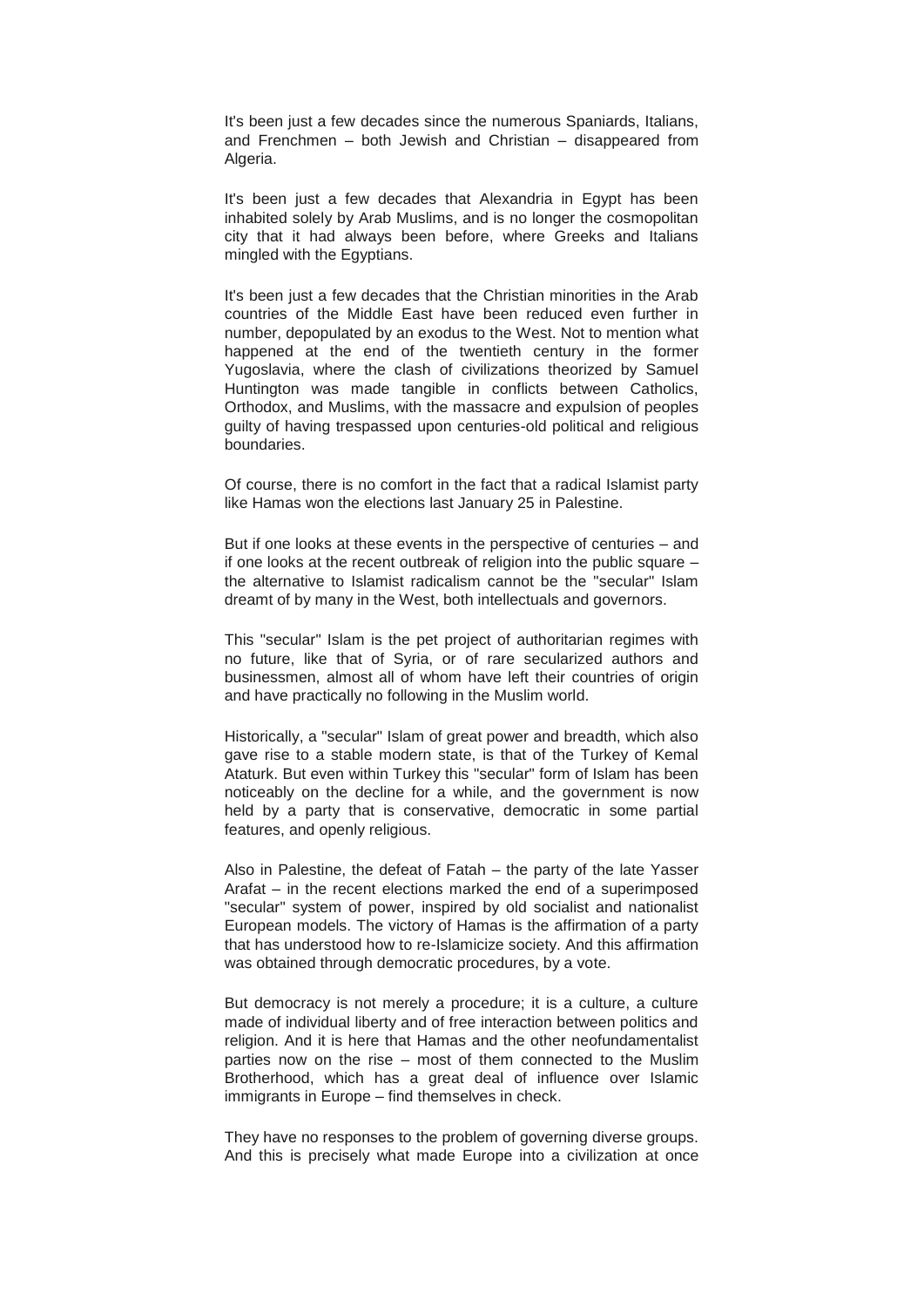united and varied, on its Greco-Roman-Christian foundation, not excluding but rather including Islam.

For this reason, there are two obligatory steps along the way to integrating the Muslims within the Europe of today and tomorrow.

These are the self-reform of Islam, and the education of minds.

The first step is very difficult, but possible. It is difficult because the Koran is not the equivalent of what the Sacred Scriptures are for Christians, but rather the equivalent of Christ, the Eternal Word of God come down to earth. And thus the Muslim does not see the Koran as open to interpretation and adaptation, as the Sacred Scriptures are, which are "divinely inspired" but still written by men.

But it is possible because in the Muslim world – above all among the Shiites, but also among the Sunnis, from Morocco to Turkey to Indonesia – there are nevertheless currents that acknowledge and practice various interpretations of the Koran, and some of these are capable of incorporating its principles with modern democracy. Together with his former theology students, Benedict XVI dedicated a meeting of study last September at Castelgandolfo to precisely this varied approach to divine revelation on the part of Muslims.

As for the second step toward the integration of Muslims into Europe, the education of minds, last August 20 Benedict XVI insisted upon this in his meeting in Cologne with some of the exponents of the Muslim community in Germany.

After condemning in biting words the acts of terrorism carried out "as if this could be something pleasing to God," the pope addressed the Muslims present there as follows:

"You guide Muslim believers and train them in the Islamic faith. Teaching is the vehicle through which ideas and convictions are transmitted. Words are highly influential in the education of the mind. You, therefore, have a great responsibility for the formation of the younger generation. As Christians and Muslims, we must face together the many challenges of our time."

This is the interreligious and intercultural dialogue between Christians and Muslims that Benedict XVI wants.

He has asked his "dear Muslim friends" for unity of action "in the service of fundamental moral values conveyed to us unmistakably by the quiet but clear voice of conscience."

This is a voice that speaks to all, and which the pope trusts will be listened to and acted upon by all. It is a voice that commands Europe to believe in its own Christian identity: the generator of a great civilization of which the Muslims are a part.

*From the website of the archdiocese of Denver, Colorado, headed by archbishop Charles J. Chaput, where this address was delivered in February 16, 2006.*